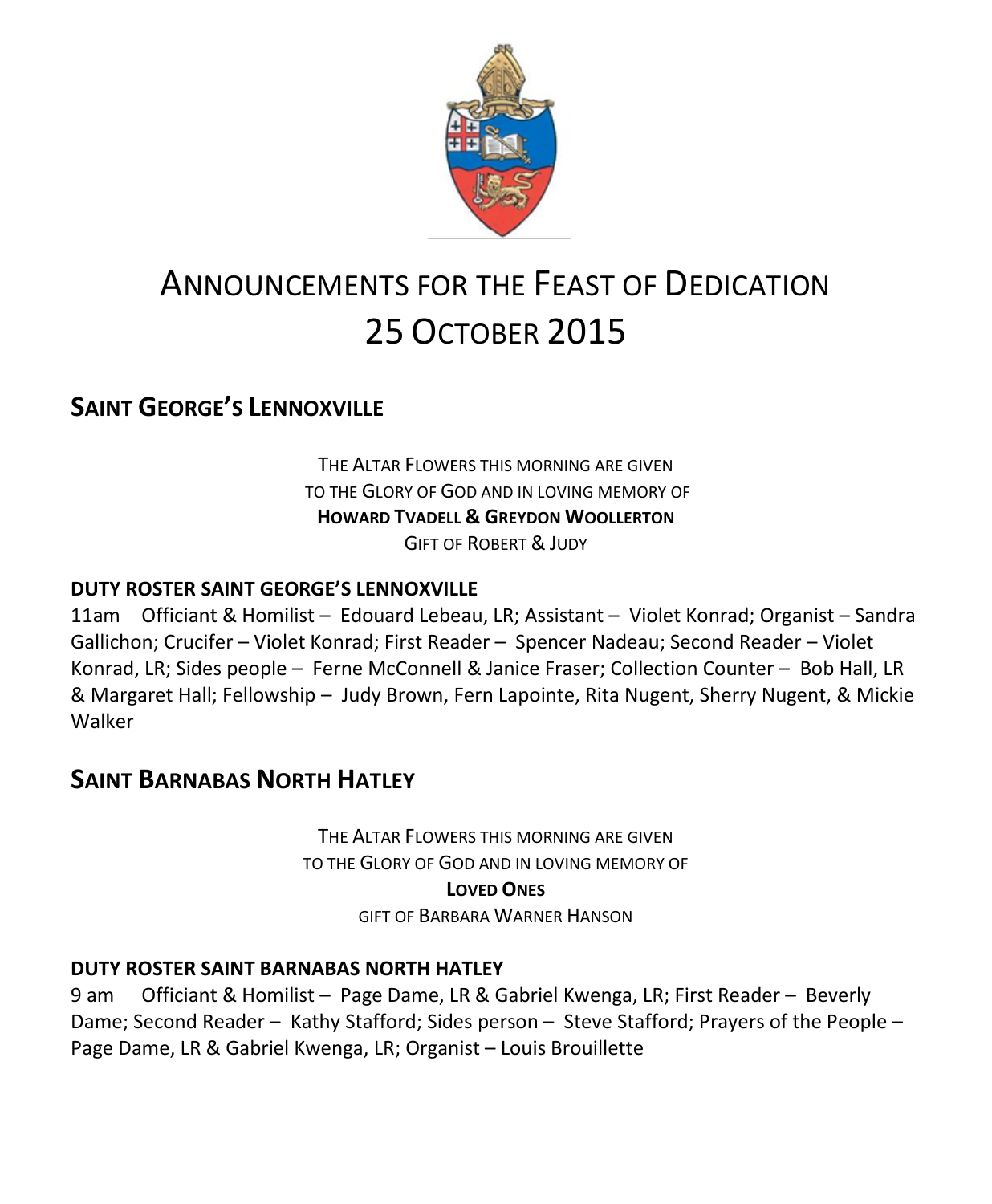# ON THIS WEEK

### **FALL RUMMAGE SALE – ST. GEORGE'S CHURCH HALL - LENNOXVILLE**

Thursday, October 29th, 10:00 a.m to 5:00 p.m.; Friday, October 30th, 10:00 a.m. to 5:00 p.m.; & BAG SALE on Saturday, October 31st, from 8:30 a.m. to 12:00 Noon. Articles for the sale may be left at the Church Hall during the week of October 25th. SAVE YOUR \$\$\$ SHOP WITH US!

### **LENNOXVILLE & DISTRICT COMMUNITY AID – LENNOXVILLE**

Lennoxville & District Community Aid will hold its AGM & Public Meeting on Wednesday, October 28th at 1:00 pm at 164 Queen St, suite 104, Borough of Lennoxville, Sherbrooke QC

### **DR. WHO SOCIETY – LENNOXVILLE**

Meets Tuesdays from 7 – 10 pm in the Main Hall at St. George's Lennoxville.

### **CONCERT TODAY – NORTH HATLEY**

Dimanche 25 octobre 15h00 à l'Église Ste-Élizabeth de North Hatley : Le quintette à vents Estria avec Maude Fréchette-Gagné (mezzo-soprano), Étienne de Médicis (hautbois), et Jean-Yves St-Pierre (flûte à bec, chalumeau et clavecin) et Erich Kory (violoncelle). Œuvres de Bach, Haendel, Telemann, Scarlatti...)

### **LADIES EVENT – LENNOXVILLE**

Hope Community Church (102 Queen Street, Lennoxville) is having a ladies event on October 31, 2015. Theme : Stories From a Women's Heart: Lessons Learned on Life's Journey, Speaker: Cathy Little Worship: Shelley Mushtaler Time : 9:00 am. Come and join us for breakfast and a special morning together!

### **HOMILETICS FOR LAY READERS**

October 28, November 4, and December 2 from 9:00 - 11:30 (location to be announced) **Lynn Dillabough is offering this as a follow-up to "The Courage to Preach" offered in 2011. All** current preachers are invited to hone our skills and to learn more about the art of homiletics. Please sign up by contacting Lynn at [lynndillabough@gmail.com](https://webmail.ubishops.ca/owa/redir.aspx?SURL=nksXqGp85F_Dom4r3JsslLbkidVbmkiX7It9Wrxex6QiuuBWxdTSCG0AYQBpAGwAdABvADoAbAB5AG4AbgBkAGkAbABsAGEAYgBvAHUAZwBoAEAAZwBtAGEAaQBsAC4AYwBvAG0A&URL=mailto%3alynndillabough%40gmail.com)

### SERVICES THIS WEEK

| TODAY | <b>9 AM</b>       | <b>BCP MATTINS</b>         | <b>NORTH HATLEY</b> |
|-------|-------------------|----------------------------|---------------------|
|       | $9:00 \text{ AM}$ | <b>HOLY EUCHARIST</b>      | <b>AYER'S CLIFF</b> |
|       | $9:15 \text{ AM}$ | <b>HOLY EUCHARIST</b>      | <b>MAGOG</b>        |
|       | 11 AM             | <b>SERVICE OF THE WORD</b> | LENNOXVILLE         |
|       | 11 AM             | <b>HOLY EUCHARIST</b>      | <b>COATICOOK</b>    |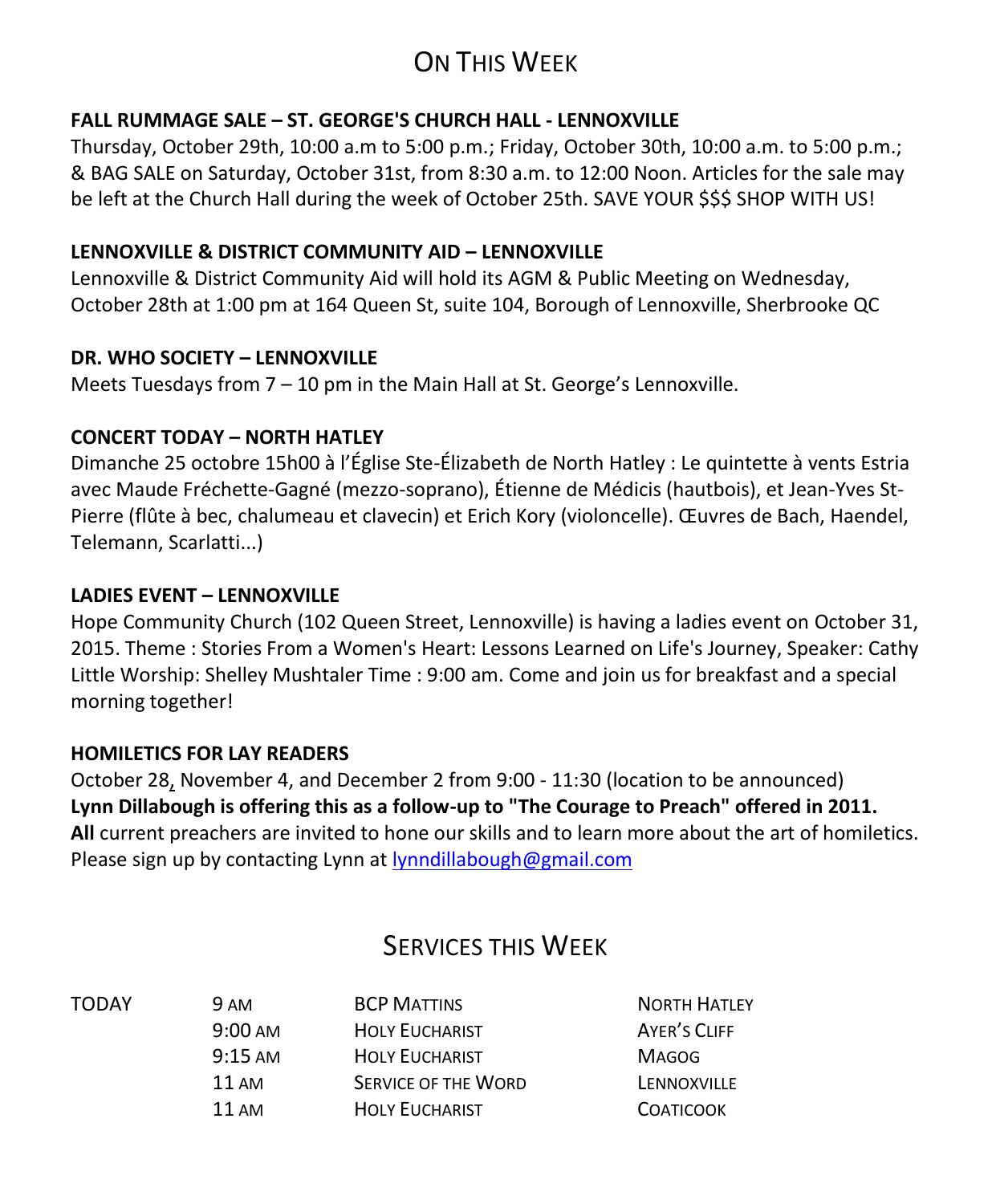| NEXT SUNDAY | 9 AM              | <b>HOLY EUCHARIST</b>     | <b>NORTH HATLEY</b> |
|-------------|-------------------|---------------------------|---------------------|
|             | $9:15 \text{ AM}$ | <b>BAS MORNING PRAYER</b> | MAGOG               |
|             | 11 AM             | <b>HOLY EUCHARIST</b>     | LENNOXVILLE         |

### DEANERY MEETINGS AT ST GEORGE'S LENNOXVILLE

### **DEANERY MEETING OPEN TO ALL**

There will be a meeting of all the Deanery churches which are members of the team ministry model on Saturday, November 7 at St. George's Lennoxville from 10 am to noon. This will be an information and discussion meeting with an opportunity to ask questions and make suggestions. Treasurers and wardens are expected to attend, but the meeting is open to all interested members of the Deanery.

### **DEANERY WORSHIP MINISTRY TEAM**

Meets Tuesday, October 27 at 10:00 – 11:00 am in the Upper Room

### **LECTIO DIVINA**

Every Tuesday from 9 – 9:55 am in the Upper Room, St. George's Lennoxville. Each week we will read and reflect on the Gospel passage for the upcoming Sunday. For more information please contact Rev'd Canon Lynn Dillabough (819-239-6902 or [lynndillabough@gmail.com\)](mailto:lynndillabough@gmail.com).

## UPCOMING EVENTS

### **SEAFARERS' BOXES**

This is a great time of the year to begin collecting your articles to pack SEAFARERS' BOXES. What an opportunity to share some of our Christmas Joy with someone away from home at that time of the year! The Bus Trip to Quebec City will be on Wednesday, November 4th this year. Please call Kay Hartwell at 819-349-1971 for more info or to reserve a seat on the bus. A list of suggested items is at the back of the church.

### **REMEMBRANCE DAY SERVICE – LENNOXVILLE**

On Sunday, Nov. 8 at noon at the Lennoxville Cenotaph. Remembrance Supper on Sat. Nov 7 at 6 pm at the Hut (300 St. Francis, Lennoxville). Admission \$16. Everyone welcome.

### **PRE-CHRISTMAS BUFFET & SALE – SHERBROOKE**

Plymouth-Trinity United Church is holding its annual Pre-Christmas Buffet and Sale in the church hall at 380 Dufferin St., on Sat., Nov. 7 from **3:30-6:00 p.m.** Cost: \$10.00. Menu will consist of ham, scalloped potatoes, assorted salads, devilled eggs, baked beans and brown bread, rolls and squares. There will also be sales tables of home-baking, novelties, including our Anniversary cookbook, jams and pickles and a raffle. Everyone welcome. Think green: Please bring a shopping bag for your purchases.